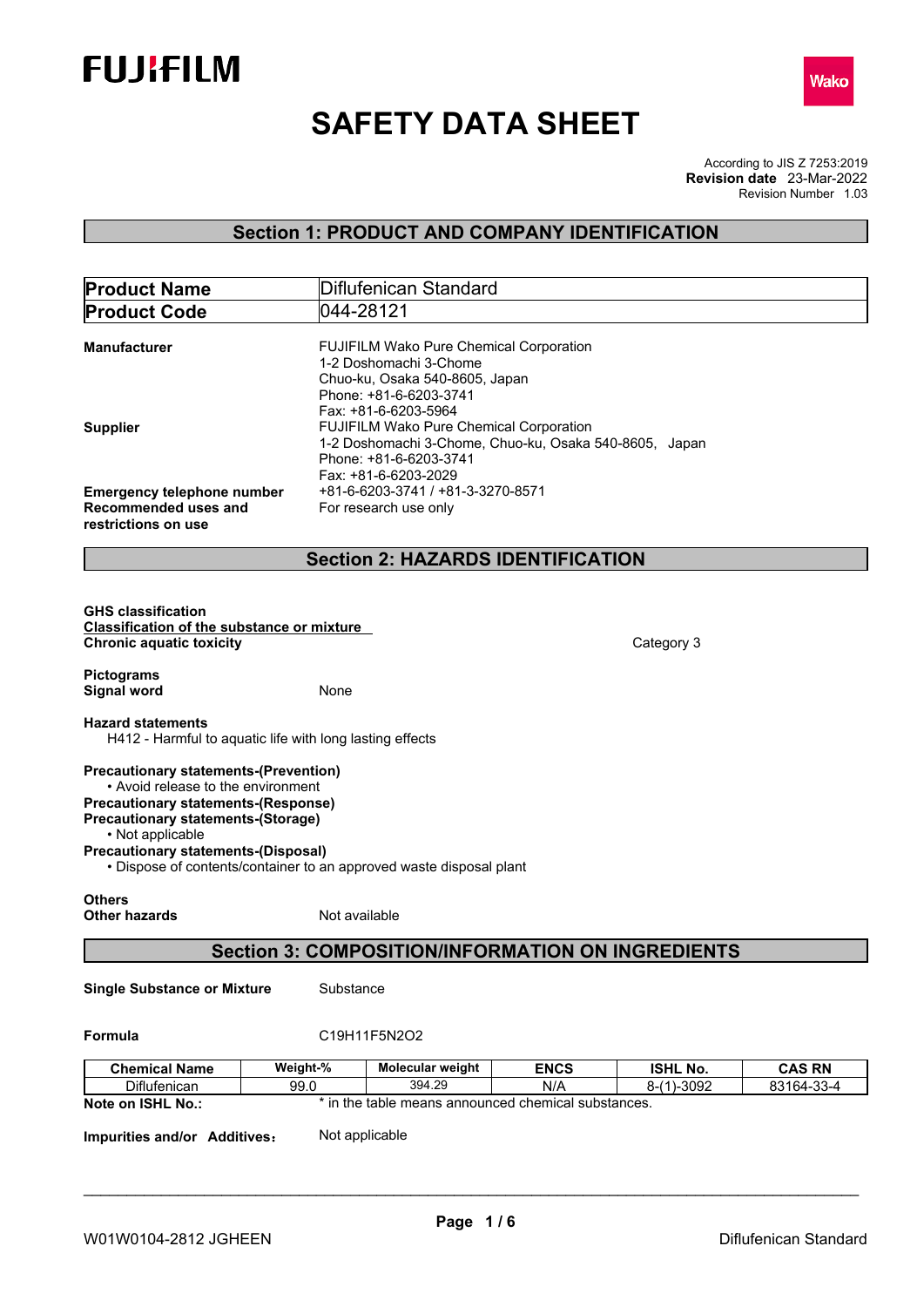### **Section 4: FIRST AID MEASURES**

#### **Inhalation**

Remove to fresh air. If symptoms persist, call a physician.

#### **Skin contact**

Wash off immediately with soap and plenty of water. If symptoms persist, call a physician.

#### **Eye contact**

IF IN EYES: Rinse cautiously with water for several minutes. Remove contact lenses, if present and easy to do. Continue rinsing. Immediate medical attention is required.

#### **Ingestion**

Rinse mouth. Never give anything by mouth to an unconscious person. Call a physician or poison control center immediately. Do not induce vomiting without medical advice.

#### **Protection of first-aiders**

Use personal protective equipment as required.

### **Section 5: FIRE FIGHTING MEASURES**

#### **Suitable extinguishing media**

Water spray (fog), Carbon dioxide (CO2), Foam, Extinguishing powder, Sand

#### **Unsuitable extinguishing media**

No information available

#### **Specific hazards arising from the chemical product**

Thermal decomposition can lead to release of irritating and toxic gases and vapors.

**Special extinguishing method**

### No information available

#### **Special protective actions for**

#### **fire-fighters**

Use personal protective equipment as required.Firefighters should wear self-contained breathing apparatus and full firefighting turnout gear.

### **Section 6: ACCIDENTAL RELEASE MEASURES**

#### **Personal precautions, protective equipment and emergency procedures**

For indoor, provide adequate ventilation process until the end of working. Deny unnecessary entry other than the people involved by, for example, using a rope. While working, wear appropriate protective equipments to avoid adhering it on skin, or inhaling the gas. Work from windward, and retract the people downwind.

#### **Environmental precautions**

To be careful not discharged to the environment without being properly handled waste water contaminated.

**Methods and materials for contaminent and methods and materials for cleaning up**

Sweep up and gather scattered particles, and collect it in an empty airtight container.

#### **Recoverly, neutralization**

No information available

#### **Secondary disaster prevention measures**

Clean contaminated objects and areas thoroughly observing environmental regulations.

### **Section 7: HANDLING AND STORAGE**

#### **Handling**

#### **Technical measures**

Avoid contact with strong oxidizing agents. Use with local exhaust ventilation.

#### **Precautions**

Do not rough handling containers, such as upsetting, falling, giving a shock, and dragging Prevent leakage, overflow, and scattering. Not to generate steam and dust in vain. Seal the container after use. After handling, wash hands and face, and then gargle In places other than those specified, should not be smoking or eating and drinking Should not be brought contaminated protective equipment and gloves to rest stops Deny unnecessary entry of non-emergency personnel to the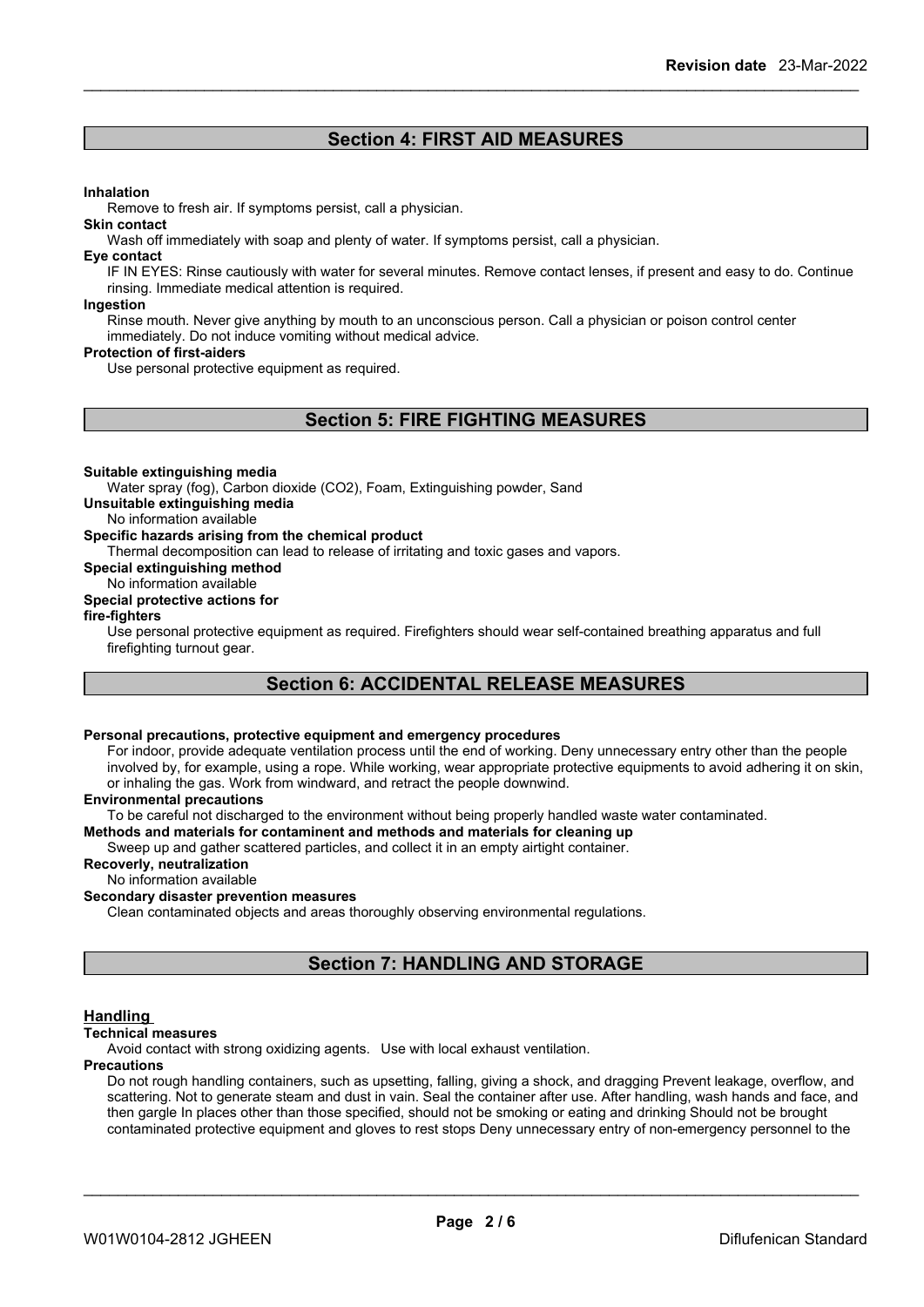handling area **Safety handling precautions** Avoid contact with skin, eyes or clothing. Use personal protective equipment as required.**Storage Safe storage conditions Storage conditions** Keep container protect from light tightly closed. Store in a cool (2-10 °C) place. **Safe packaging material** Glass **Incompatible substances** Strong oxidizing agents

### **Section 8: EXPOSURE CONTROLS/PERSONAL PROTECTION**

#### **Engineering controls**

In case of indoorworkplace, seal the source or use a local exhaust system. Provide the safety shower facility, and hand and eye-wash facility. And display their position clearly.

**Exposure limits** This product, as supplied, does not contain any hazardous materials with occupational exposure limits established by the region specific regulatory bodies.

**Personal protective equipment**<br>**Respiratory protection** Dust mask **Respiratory** protection **Hand protection** Protection gloves **Skin** and body protection **General hygiene considerations**

**Eye protection** protective eyeglasses or chemical safety goggles<br> **Skin and body protection** Long-sleeved work clothes

Handle in accordance with good industrial hygiene and safety practice.

### **Section 9: PHYSICAL AND CHEMICAL PROPERTIES**

| Form                                                   |                                                                |
|--------------------------------------------------------|----------------------------------------------------------------|
| Color                                                  | white                                                          |
| Appearance                                             | crystalline powder                                             |
| Odor                                                   | no data available                                              |
| Melting point/freezing point                           | 160 - 164 °C                                                   |
| Boiling point, initial boiling point and boiling range | no data available                                              |
| <b>Flammability</b>                                    | no data available                                              |
| <b>Evaporation rate:</b>                               | no data available                                              |
| Flammability (solid, gas):                             | no data available                                              |
| Upper/lower flammability or                            |                                                                |
| explosive limits                                       |                                                                |
| Upper:                                                 | no data available                                              |
| Lower:                                                 | no data available                                              |
| <b>Flash point</b>                                     | no data available                                              |
| Auto-ignition temperature:                             | no data available                                              |
| Decomposition temperature:                             | no data available                                              |
| рH                                                     | no data available                                              |
| Viscosity (coefficient of viscosity)                   | no data available                                              |
| <b>Dynamic viscosity</b>                               | no data available                                              |
| <b>Solubilities</b>                                    | acetone: soluble . water: practically insoluble, or insoluble. |
| n-Octanol/water partition coefficient: (log Pow)       | no data available                                              |
| Vapour pressure                                        | no data available                                              |
| <b>Specific Gravity / Relative density</b>             | no data available                                              |
| Vapour density                                         | no data available                                              |
| <b>Particle characteristics</b>                        | no data available                                              |
|                                                        |                                                                |

### **Section 10: STABILITY AND REACTIVITY**

#### **Stability**

**Reactivity** no data available<br> **Chemical stability** May be altered by

May be altered by light.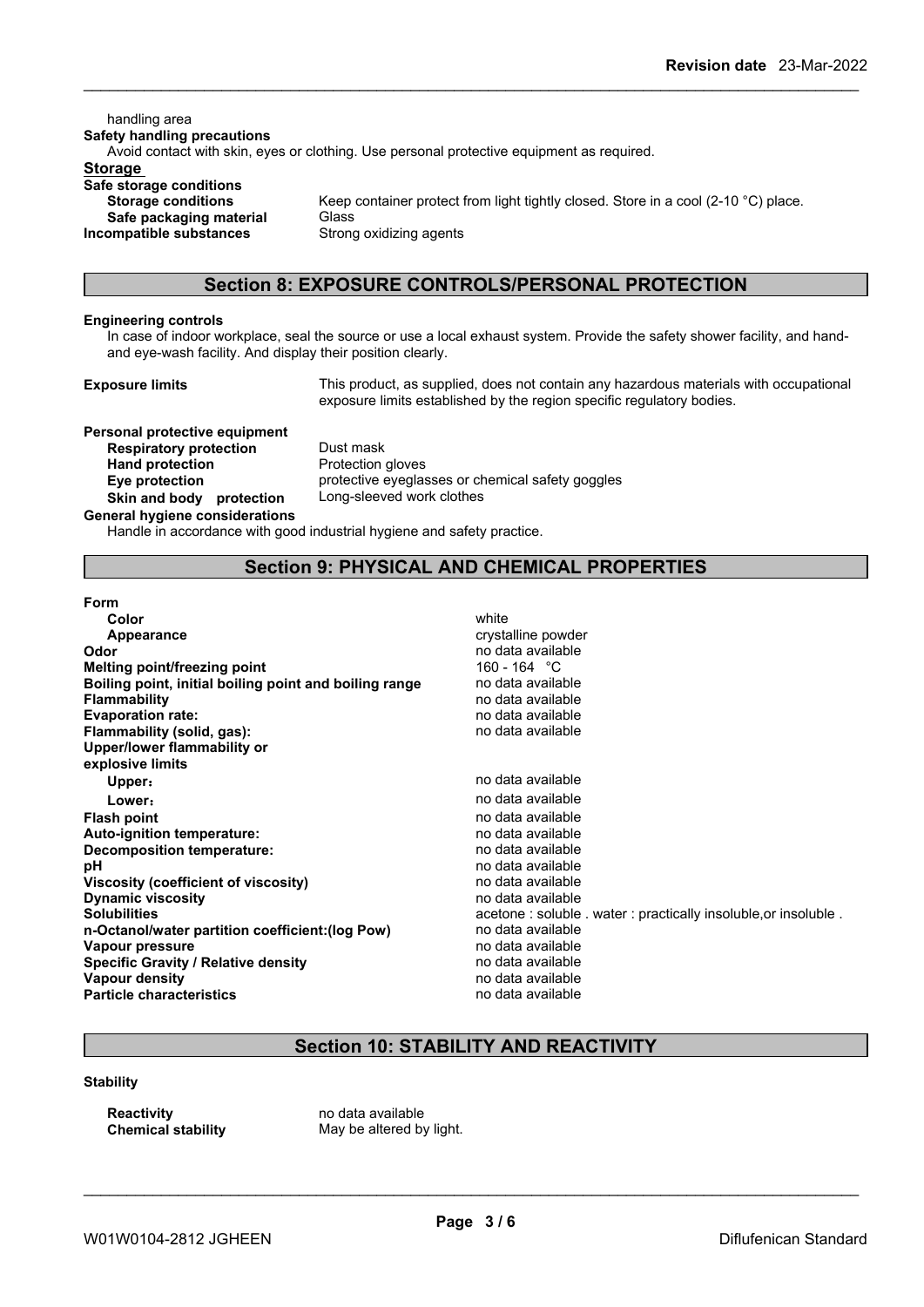### **Hazardous reactions**

None under normal processing

**Conditions to avoid** Extremes of temperature and direct sunlight

**Incompatible materials**

Strong oxidizing agents

### **Hazardous decomposition products**

Carbon monooxide (CO), Carbon dioxide (CO2), Nitrogen oxides (NOx), Halides

### **Section 11: TOXICOLOGICAL INFORMATION**

#### **Acute toxicity**

| <b>Name</b><br><b>Chemical</b><br>. | <b>D50</b><br>Tra | <b>LD50</b>        | C50<br>ınnaıa<br>πιοη |
|-------------------------------------|-------------------|--------------------|-----------------------|
| Diflufenican                        | Rat<br>a/ka       | g/kg<br>∺at<br>. . | $N$ //                |

| <b>Chemical Name</b> | Acute toxicity -oral-source | Acute toxicity -dermal- source   Acute toxicity -inhalation gas- |                          |
|----------------------|-----------------------------|------------------------------------------------------------------|--------------------------|
|                      | information                 | information                                                      | source information       |
| Diflufenican         | Based on the NITE GHS       | Based on the NITE GHS                                            | Based on the NITE GHS    |
|                      | Iclassification results.    | Iclassification results.                                         | Iclassification results. |

| <b>Chemical Name</b> | <b>Acute toxicity -inhalation</b> |                         | Acute toxicity -inhalation dust-Acute toxicity -inhalation mist- |
|----------------------|-----------------------------------|-------------------------|------------------------------------------------------------------|
|                      | vapor-source information          | source information      | source information                                               |
| Diflufenican         | Based on the NITE GHS             | Based on the NITE GHS   | Based on the NITE GHS                                            |
|                      | Iclassification results.          | classification results. | Iclassification results.                                         |

#### **Skin irritation/corrosion**

| <b>Chemical Name</b>                  | Skin corrosion/irritation source information         |
|---------------------------------------|------------------------------------------------------|
| Diflufenican                          | Based on the NITE GHS classification results.        |
| Serious eye damage/ irritation        |                                                      |
| <b>Chemical Name</b>                  | Serious eye damage/irritation source information     |
| Diflufenican                          | Based on the NITE GHS classification results.        |
| Respiratory or skin sensitization     |                                                      |
| <b>Chemical Name</b>                  | Respiratory or Skin sensitization source information |
| Diflufenican                          | Based on the NITE GHS classification results.        |
| <b>Reproductive cell mutagenicity</b> |                                                      |
| <b>Chemical Name</b>                  | germ cell mutagencity source information             |
| <b>Diflufenican</b>                   | Based on the NITE GHS classification results.        |
| Carcinogenicity                       |                                                      |
| <b>Chemical Name</b>                  | <b>Carcinogenicity source information</b>            |
| Diflufenican                          | Based on the NITE GHS classification results.        |

#### **Reproductive toxicity**

| <b>Chemical Name</b>          | Reproductive toxicity source information      |
|-------------------------------|-----------------------------------------------|
| <b>Diflufenican</b>           | Based on the NITE GHS classification results. |
| <b>STOT-single exposure</b>   |                                               |
| <b>Chemical Name</b>          | STOT -single exposure- source information     |
| <b>Diflufenican</b>           | Based on the NITE GHS classification results. |
| <b>STOT-repeated exposure</b> |                                               |
| <b>Chemical Name</b>          | STOT -repeated exposure- source information   |
| <b>Diflufenican</b>           | Based on the NITE GHS classification results. |
| <b>Aspiration hazard</b>      |                                               |
| <b>Chemical Name</b>          | <b>Aspiration Hazard source information</b>   |
| <b>Diflufenican</b>           | Based on the NITE GHS classification results. |
|                               |                                               |

### **Section 12: ECOLOGICAL INFORMATION**

**Ecotoxicity** No information available

**Other data** no data available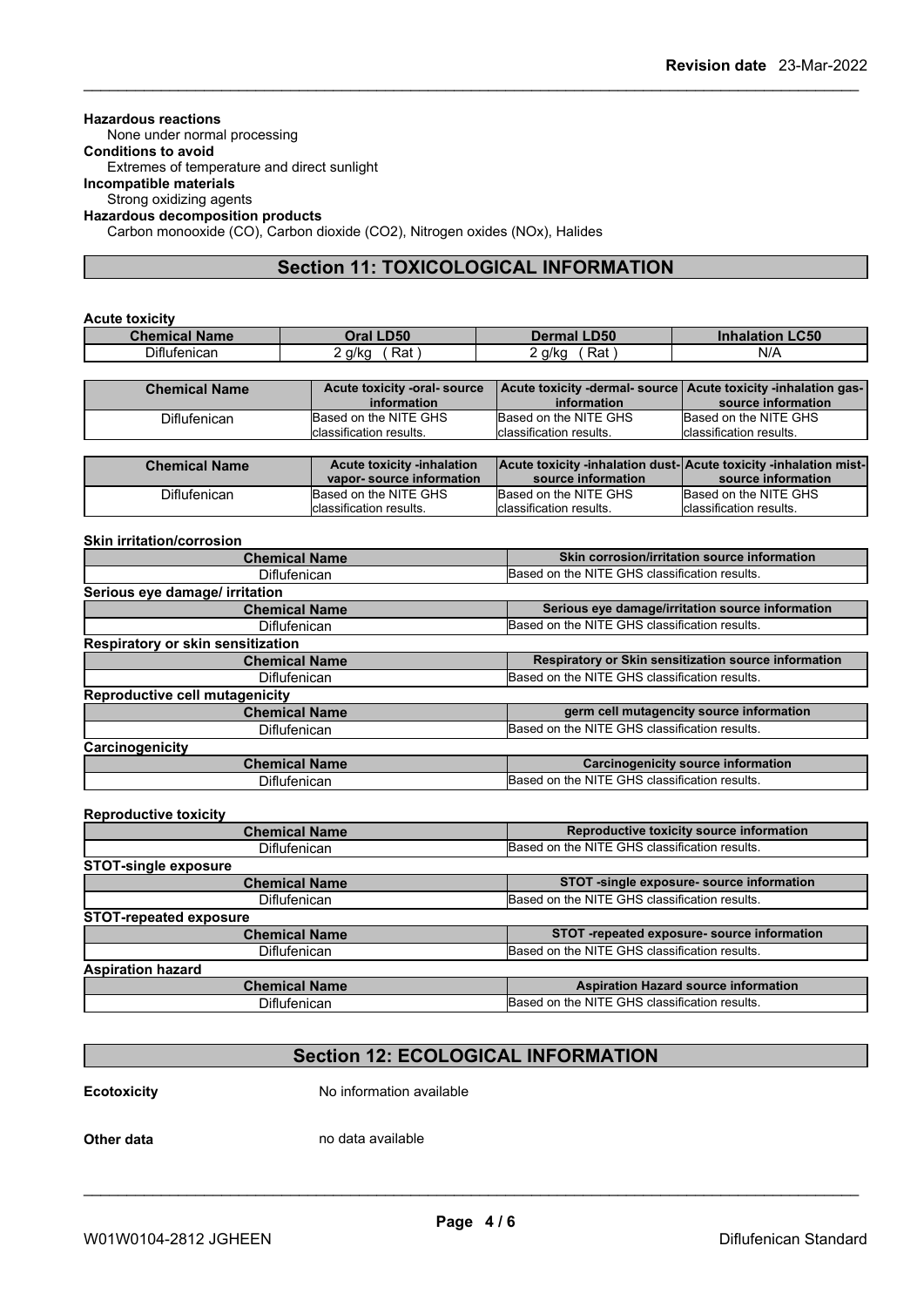**Persistence and degradability** No information available<br>**Bioaccumulative potential** No information available **Bioaccumulative potential<br>Mobility in soil Hazard** to the ozone layer

No information available<br>No information available

### **Section 13: DISPOSAL CONSIDERATIONS**

#### **Waste from residues**

Disposal should be in accordance with applicable regional, national and local laws and regulations. **Contaminated container and contaminated packaging**

Disposal should be in accordance with applicable regional, national and local laws and regulations.

### **Section 14: TRANSPORT INFORMATION**

| <b>ADR/RID</b><br>UN number<br>Proper shipping name:<br>UN classfication<br><b>Subsidiary hazard class</b> | Not regulated            |
|------------------------------------------------------------------------------------------------------------|--------------------------|
| Packing group                                                                                              |                          |
| <b>Marine pollutant</b>                                                                                    | Not applicable           |
| <b>IMDG</b>                                                                                                | Not regulated            |
| UN number                                                                                                  |                          |
| Proper shipping name:                                                                                      |                          |
| <b>UN classfication</b><br><b>Subsidiary hazard class</b>                                                  |                          |
| Packing group                                                                                              |                          |
| <b>Marine pollutant (Sea)</b>                                                                              | Not applicable           |
| Transport in bulk according to                                                                             | No information available |
| Annex II of MARPOL 73/78 and                                                                               |                          |
| the IBC Code<br><b>IATA</b>                                                                                | Not regulated            |
| <b>UN number</b>                                                                                           |                          |
| Proper shipping name:                                                                                      |                          |
| <b>UN classfication</b>                                                                                    |                          |
| <b>Subsidiary hazard class</b>                                                                             |                          |
| Packing group                                                                                              |                          |
| <b>Environmentally Hazardous</b><br><b>Substance</b>                                                       | Not applicable           |

### **Section 15: REGULATORY INFORMATION**

| <b>International Inventories</b>                     |                |
|------------------------------------------------------|----------------|
| <b>EINECS/ELINCS</b>                                 |                |
| <b>TSCA</b>                                          |                |
| Japanese regulations                                 |                |
| <b>Fire Service Act</b>                              | Not applicable |
| <b>Poisonous and Deleterious</b>                     | Not applicable |
| <b>Substances Control Law</b>                        |                |
| Industrial Safety and Health Act Not applicable      |                |
| Regulations for the carriage                         | Not applicable |
| and storage of dangerous                             |                |
| goods in ship                                        |                |
| <b>Civil Aeronautics Law</b>                         | Not applicable |
| <b>Pollutant Release and Transfer Not applicable</b> |                |
| <b>Register Law</b>                                  |                |
| (~2023.3.31)                                         |                |